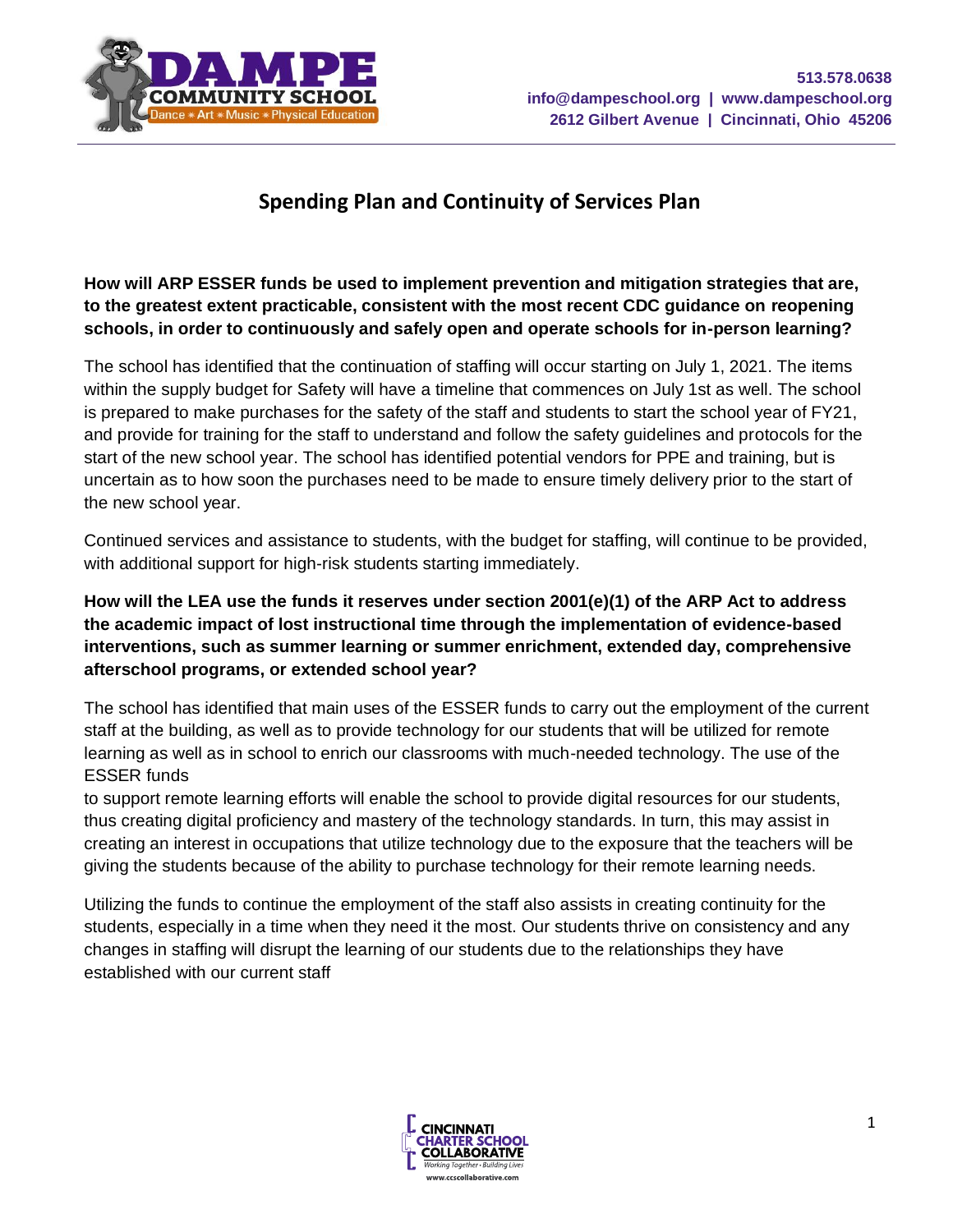

### **How will the LEA spend its remaining ARP ESSER funds consistent with section 2001(e)(2) of the ARP Act?**

The school has identified that main uses of the ESSER funds to carry out the employment of the current staff at the building, as well as to provide technology for our students that will be utilized for remote learning as well as in school to enrich our classrooms with much-needed technology. The use of the ESSER funds to support remote learning efforts will enable the school to provide digital resources for our students, thus creating digital proficiency and mastery of the technology standards. In turn, this may assist in creating an interest in occupations that utilize technology due to the exposure that the teachers will be giving the students because of the ability to purchase technology for their remote learning needs.

Utilizing the funds to continue the employment of the staff also assists in creating continuity for the students, especially in a time when they need it the most. Our students thrive on consistency and any changes in staffing will disrupt the learning of our students due to the relationships they have established with our current staff.

**How will the LEA ensure that the interventions it implements, including but not limited to the interventions implemented under section 2001(e)(1) of the ARP Act to address the academic impact of lost instructional time, will respond to the academic, social, emotional, and mental health needs of all students, and particularly those students disproportionately impacted by the COVID-19 pandemic, including students from low-income families, students of color, English learners, children with disabilities, students experiencing homelessness, children in foster care, and migratory students.**

School plans to have several people made of stakeholders, board members, and community partners to ensure to follow through with Esser Funds

Utilizing the funds to continue the employment of the staff also assists in creating continuity for the students, especially in a time when they need it the most. Our students thrive on consistency and any changes in staffing will disrupt the learning of our students due to the relationships they have established with our current staff.

### **Briefly describe how the LEA determined its most important educational needs as a result of COVID-19.**

All staff that is employed by the school will receive training and guidance on providing remote learning to students. The use of "Supplies - Instruction" will account for any programs that will be used for remote learning opportunities, as well as the budget allocated for "PS - Instruction" will enable the school to continue to employ the staff and it's current staffing so that they can provide remote learning for the students.